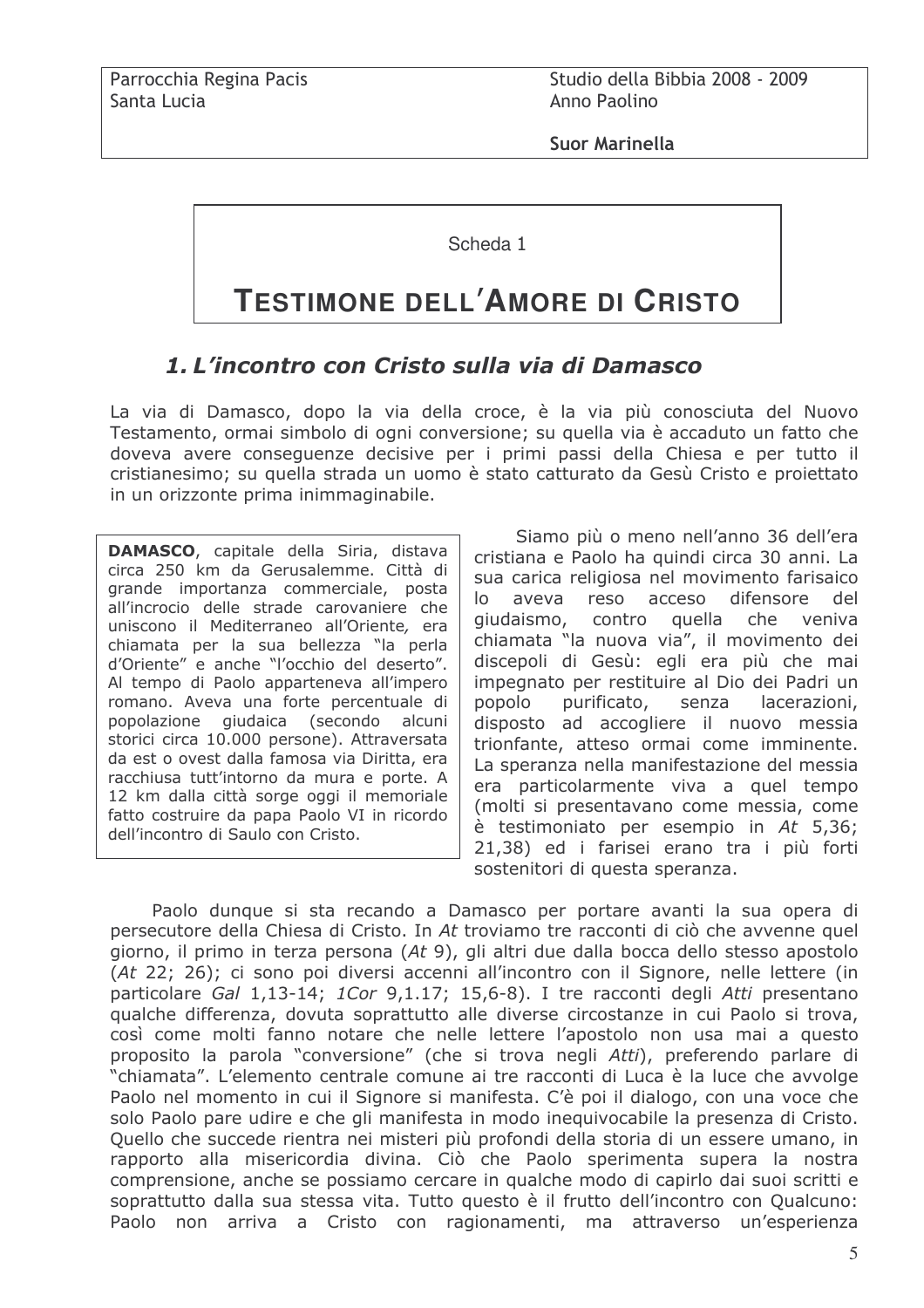personalissima di Cristo Risorto! Nell'incontro, Saulo cade a terra, non riesce più a vedere. È come una morte, il segno che deve disfarsi di tutte le sue certezze. Questo incontro lo cambia totalmente e gli fa intravedere, per rivelazione divina, ciò a cui è chiamato: l'annuncio del Vangelo al mondo, con tutta la sua vita, fino alla morte. Come afferma papa Benedetto XVI: "La vocazione sulla via di Damasco portò Paolo a fare di Cristo il centro della sua vita, lasciando tutto per la sublimità della conoscenza di lui e del suo mistero d'amore, e impegnandosi poi ad annunciarlo a tutti, specialmente ai pagani, «a gloria del suo nome». La passione per Cristo lo portò a predicare il Vangelo non solo con la parola, ma con la stessa vita, sempre più conformata al suo Signore".

# 2. L'incontro con la Chiesa

Secondo il racconto di Luca in At 9, è il Signore che interviene di nuovo in modo diretto, attraverso Anania, perché da subito Paolo incontri con occhi nuovi quella Chiesa di Cristo della quale fino a quel momento era stato persecutore.

L'azione di Dio, dunque, proseque con la collaborazione della Chiesa: è Anania ad imporre le mani a Saulo, perché possa riacquistare la vista. È lui che lo accoglie come un fratello, lo aiuta a recuperare le forze, gli conferma la volontà di Dio e gli fa dono dell'iniziazione cristiana con -il introducendolo Battesimo, quindi nella comunità. Saulo ha bisogno di una comunità per essere introdotto alla vita di fede in Cristo: la grazia di Dio chiede la collaborazione della Chiesa.

Fin da subito Paolo capisce che nella Chiesa ci sono carismi e ministeri diversi, tutti ispirati e sorretti dall'unico Spirito, ma tutti ugualmente essenziali alla vita della Chiesa stessa. Nelle sue lettere, proprio per rappresentare la Chiesa, userà l'immagine del corpo e della membra, con Cristo come Capo (1Cor 12,12-27).

È bene ricordare poi che la teologia paolina, quello che lui stesso chiama "il mio vangelo" (Rm 2,16), non è l'opera di un "battitore libero" nel panorama della Chiesa delle origini; anzi, è lo stesso Paolo a ricordare più volte che egli si limita a trasmettere ciò che ha ricevuto (cfr 1Cor 15.3): ciò significa che senza le comunità che lo hanno accolto e accompagnato agli inizi della sua vita cristiana (oltre a in particolare Antiochia Damasco. e Gerusalemme), senza la trasmissione della

#### LA "CHIESA"

La parola "Chiesa" proviene dal latino ecclesia, una parola semplicemente ripresa dal greco. Essa significava, nell'antichità, il raduno del popolo ufficialmente convocato in assemblea. Non si trattava, quindi, di un semplice raggruppamento di persone, che nella traduzione della Bibbia dei Settanta sarebbe synagogè.

Nell'Antico Testamento il popolo d'Israele fu convocato al Sinai da Dio stesso, per proclamare l'accettazione della legge di Mosè e per concludere, durante il sacrificio, l'alleanza con il Signore presente in mezzo a loro (cfr Es 19.3ss); dice Dio: "Ora, se vorrete ascoltare la mia voce e custodire la mia alleanza, voi sarete per me la proprietà tra tutti i popoli, perché mia è tutta la terra! Voi sarete per me un regno di sacerdoti e una nazione santa" (Es 19,5-6).

Nel Nuovo Testamento è chiamata ecclesia la comunità dei primi cristiani di Gerusalemme, e in seguito anche altre comunità, come ad esempio la comunità ad Antiochia. Tra di loro, così come con le comunità che via via si aggiungevano, era forte l'unità. Allora la voce "Chiesa" cominciò ad indicarle tutte quante insieme. La Chiesa è l'unione di coloro che sono stati chiamati da Cristo a seguirlo, a formare il nuovo popolo di Dio, destinato a raccogliere e a salvare tutta l'umanità. È il nuovo popolo dell'Alleanza.

tradizione, non ci sarebbe il pensiero di Paolo, come è giunto a noi, con tutta la sua carica di novità, che permane ancora oggi, dopo quasi duemila anni. Egli ha sempre ricercato al comunione e riconosciuto l'autorità di coloro che Dio aveva posto alla quida delle prime comunità cristiane, che erano apostoli prima di lui (Gal 1,17). Inoltre quella stessa teologia nasce dal confronto con il mondo pagano, con culture diverse, non è un pensiero sistematico quello che emerge dagli scritti paolini. Sono le stesse comunità che,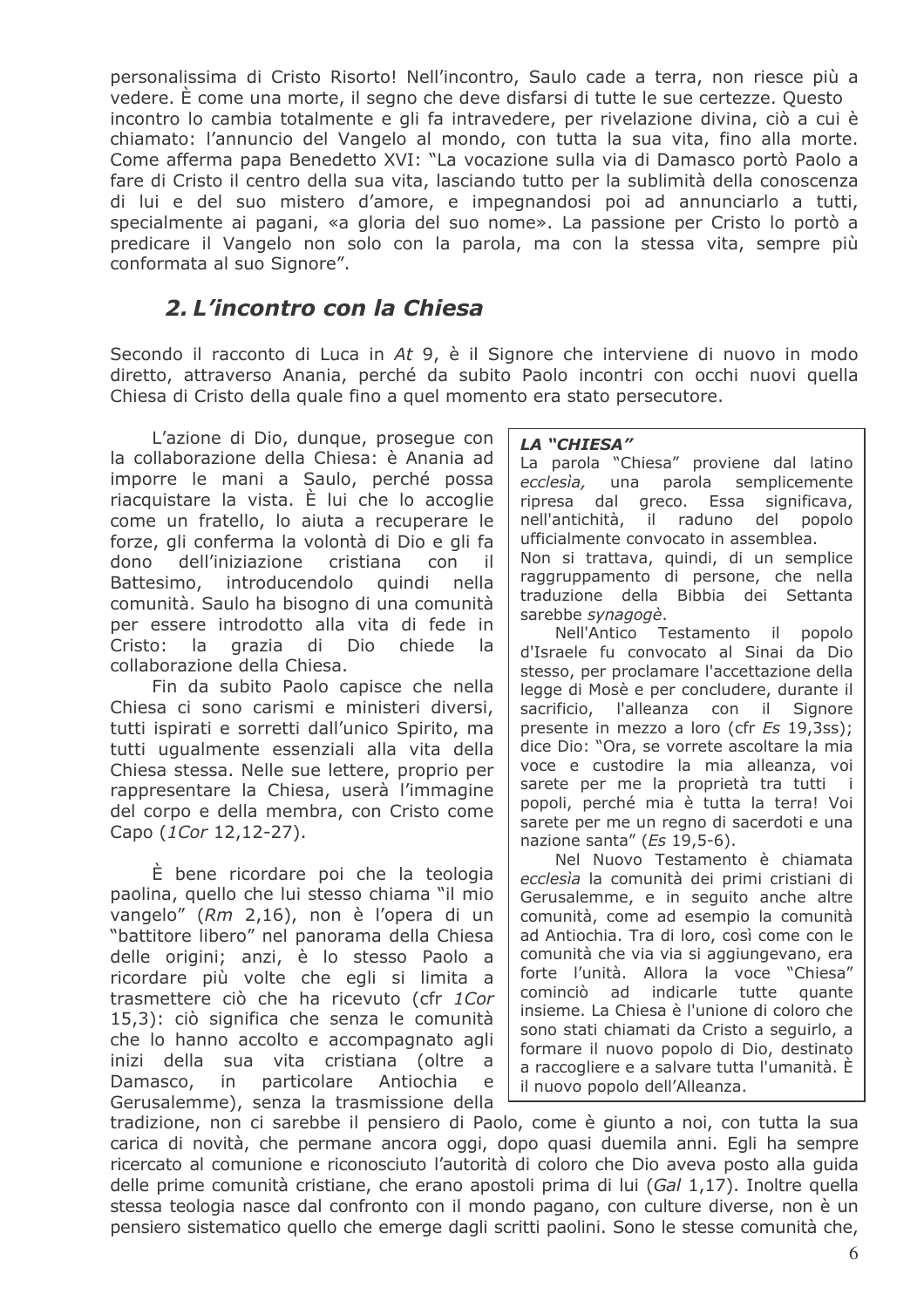formandosi a partire dall'incontro con Cristo attraverso Paolo, l'apostolo inviato alle genti, contribuiscono ad un continuo approfondimento della conoscenza del Dio di Gesù Cristo.

# 3. I viaggi apostolici

"Non la chiarezza è il suo carisma, bensì la novità e la densità... Egli è sempre «per strada», sempre pronto ad affrontare nuove situazioni dal centro della sua fede, senza alcun modello di appoggio, senza la conferma di un regolamento adatto alle varie circostanze. Il suo compito è di aprire nuove vie dappertutto, lasciando ad altri le vie normali" (O. Kuss). Paolo è giustamente considerato il teologo per eccellenza del primo cristianesimo, le sue lettere hanno avuto un ruolo di primo piano nell'elaborazione della dottrina della Chiesa; tuttavia Paolo è stato soprattutto un uomo d'azione, un evangelizzatore, un fondatore di comunità. Egli è un uomo "in corsa", metafora che ricorre spesso nella sue lettere, sia per indicare l'attività apostolica, la "corsa del Vangelo", sia per esprimere il progresso nella vita cristiana. Ed è l'immagine prevalente che ci comunicano gli Atti, se si fa un calcolo approssimativo delle distanze da lui percorse, si va oltre i 15.000 km, uno spazio stupefacente per i mezzi di trasporto dell'epoca. In effetti, l'intero mondo antico è meta dell'apostolo Paolo, per portare dovunque la notizia che il Cristo, da lui incontrato, è il Signore della storia, il nostro Redentore, la salvezza del mondo. Secondo i dati che si possono ricavare principalmente dagli Atti degli Apostoli, in rapporto con le lettere, si distinguono tradizionalmente tre viaggi di Paolo, per l'annuncio del Vangelo (quattro, se si considera a parte l'ultimo, fino a Roma).

#### Primo viaggio (46-49 d.C.):

Il racconto di questa spedizione apostolica, avvenuta prima dell'assemblea conciliare di Gerusalemme, si trova solo negli Atti (At 13,3-14,28) ed è limitato all'essenziale. Un dato si impone subito: mentre i Giudei rifiutano la predicazione degli apostoli e vi si oppongono anche con violenza, i pagani la accolgono con gioia.

La questione essenziale che emerge in questa prima missione è la seguente: i convertiti dal paganesimo per essere veramente cristiani devono prima divenire giudei, accettando quindi anche la circoncisione, che ne è un segno esteriore? La disputa su questo problema sfocia nel cosiddetto "Concilio di Gerusalemme", nel quale la Chiesa riunita, dopo aver sentito i pareri dei presenti, decide di non sottoporre agli usi giudaici chi proviene da altre tradizioni (At 15).

#### Secondo viaggio (50-52 d.C.):

Dopo l'assemblea di Gerusalemme, Paolo riprende la sua missione evangelizzatrice (At 15,36-18,22), ma per diversi motivi questa volta non è accompagnato né da Giovanni Marco, né da Barnaba. È Sila invece ad accompagnare Paolo; i due, partendo da Antiochia, attraversano la Siria e la Cilicia verso le città della Galazia meridionale, dove Paolo prende Timoteo come compagno (cfr At 16,1-3). Da lì, passando attraverso la Frigia, si reca nella Galazia settentrionale e fonda nuove chiese (cfr At 16,6 e Gal 4,13-15). Va poi verso la Misia e Troade (At 16,7-8). Qui sembra si sia associato a lui Luca (o almeno i dati dal diario di Luca iniziano a questo punto, At 16.10-17). In risposta ad una visione avuta in sogno, fa la traversata fino a Neapoli, il porto di Filippi (At 16,9-11), e quest'ultima città diventa il luogo della sua prima chiesa cristiana in Europa (At 16,12-15). Quindi si reca a Tessalonica, dove la sua breve permanenza viene impegnata dall'evangelizzazione e dalle dispute con i Giudei e termina con la fuga verso Berea (At 17,10-14) e guindi Atene (At 17,15), Qui Paolo cerca di suscitare l'interesse degli ateniesi, famosi per il loro amore per la filosofia, per il vangelo del Signore risorto, ma fallisce (At 17,16-32). Dopo questa delusione Paolo si dirige a Corinto (51 d.C.), a quell'epoca una delle città più importanti del mondo mediterraneo. Là vive con Aquila e Priscilla (At 18,1-3), giudeo-cristiani giunti di recente dall'Italia, di mestiere fabbricatori di tende come Paolo. Durante il suo soggiorno a Corinto, che dura 18 mesi, converte molti giudei e greci e fonda una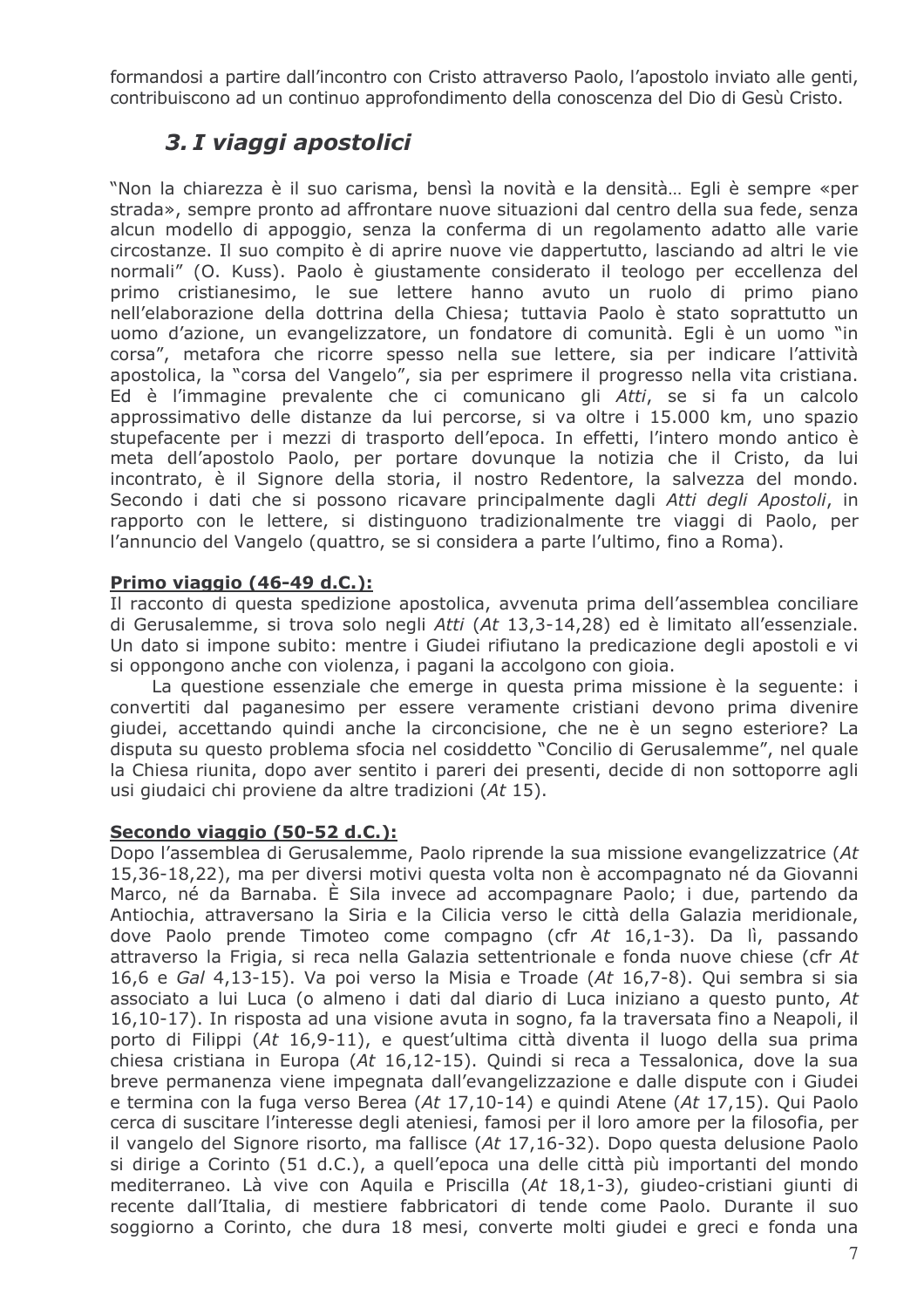solida chiesa a predominanza pagano-cristiana (At 18,4-11). A questo periodo risale la sua prima lettera a noi giunta, la Prima ai Tessalonicesi. Qualche tempo dopo Paolo si ritira da Corinto diretto a Efeso e da lì a Cesarea Marittima (At 18,18-22a). Dopo una visita alla Chiesa di Gerusalemme (At 18,22b) va ad Antiochia, dove si ferma per più di un anno (forse dal tardo autunno del 52 alla primavera del 54).

| <b>CRONOLOGIA DI MASSIMA</b><br><b>DELLA VITA DI PAOLO</b> |                                                                                                                     |
|------------------------------------------------------------|---------------------------------------------------------------------------------------------------------------------|
| <b>Anno</b>                                                | <b>Evento</b>                                                                                                       |
| $0-10$ d.C.                                                | Nascita (convenzionalmente nell'8<br>d.C.                                                                           |
| $32 - 36$                                                  | Persecutore di cristiani                                                                                            |
| 36                                                         | Incontro con Cristo sulla via per<br>Damasco                                                                        |
| $36 - 39$                                                  | In Arabia                                                                                                           |
| 39                                                         | Visita a Gerusalemme dopo<br>Damasco                                                                                |
| $40 - 44$<br>44-45                                         | In Cilicia (a Tarso)<br>Ad Antiochia                                                                                |
| 46-49                                                      | Primo viaggio missionario                                                                                           |
| 49                                                         | Concilio di Gerusalemme                                                                                             |
| $50 - 52$<br>$51 - 52$                                     | Secondo viaggio missionario<br>ministero a Corinto                                                                  |
| 54-58<br>$54 - 57$<br>inverno 57-58<br>58                  | Terzo viaggio missionario<br>ministero e prigionia a Efeso<br>ministero a Corinto<br>ritorno a Gerusalemme          |
| 58<br>58-60<br>60-61                                       | Arresto a Gerusalemme<br>In prigione per due anni a<br>Cesarea<br>viaggio della prima prigionia a<br>Roma (inverno) |
| $61 - 63$                                                  | Prima prigionia a Roma per due<br>anni                                                                              |
| 63-64?                                                     | Ultimi viaggi missionari (Oriente?,<br>Occidente?)                                                                  |
| l'estate<br>Dopo<br>del 64                                 | Ultima prigionia e martirio a<br>Roma sotto Nerone                                                                  |

Terzo viaggio (54-58 d.C.): Partendo da Antiochia (At 18,23), Paolo viaggia via terra attraversando un'altra volta la Galazia settentrionale e la Frigia fino ad Efeso. La capitale della provincia dell'Asia diventa il centro della sua attività missionaria per i successivi tre anni (At 19,1-20,1) e per "due anni" insegna nella scuola di Tiranno (At 19,9). Poco dopo il suo arrivo ad Efeso, Paolo scrive la Lettera ai Galati. Durante questo periodo giunsero a Paolo delle notizie sulla situazione della Chiesa di Corinto: dubbi, divisioni, messa in discussione dell'operato di Paolo come apostolo, scandali. Perciò egli scrisse almeno quattro lettere ai Corinti (di esse sopravvivono solo due; la seconda potrebbe contenerne più di una, se, come molti critici credono, è il risultato della fusione di più testi). Non fu però possibile sanare le questioni per lettera, al punto che la situazione richiese una tempestiva visita a Corinto stessa (2Cor 2,1: "una visita dolorosa"), che in realtà non aiovò a nulla. Ad Efeso ci furono altre difficoltà, al punto che Paolo decise di recarsi prima a Trode e poi in Macedonia (At 20).

Da qualche parte in Macedonia (forse a Filippi) incontrò Tito a apprese da lui che era avvenuta la riconciliazione dei Corinzi con Paolo. Non è possibile stabilire se Paolo proseguì direttamente per Corinto o se ne andò prima dalla Macedonia all'Illiria. In ogni caso arrivò a Corinto, per la sua terza visita, probabilmente nell'inverno del 57 e si fermò per tre mesi (cfr At 20.2-3; 1Cor 16.5-6; 2Cor 1.16). Intanto aveva cominciato a pensare di ritornare a Gerusalemme. Memore della raccomandazione del "Concilio" che bisognava ricordarsi dei poveri (cfr Gal 2,10), organizzò una colletta tra le chiese dei gentili a favore dei poveri di Gerusalemme, nelle chiese della Galazia, Macedonia ed Acaia (1Cor 16,1; Rm 15.25-26). Paolo progettò di portare la colletta a Gerusalemme e di completare in tal modo la sua evangelizzazione nel mondo mediterraneo orientale. Voleva visitare Roma (cfr Rm 15,22-24) e di qui andare in Spagna e in occidente. Durante la permanenza di tre mesi nell'Acaia, Paolo scrisse la Lettera ai Romani (probabilmente da Corinto, Rm 16.1.23) nell'inverno 57/58 d.C.

Da questo punto in poi e per il resto della vita dipendiamo solo dalle informazioni fornite da Luca negli Atti e dalle scarne notizie delle altre fonti secondarie. Nella primavera sequente Paolo decide di salpare da Corinto (At 20,3) per la Siria. Ma guando sta per imbarcarsi, viene tramata una congiura contro di lui da alcuni giudei;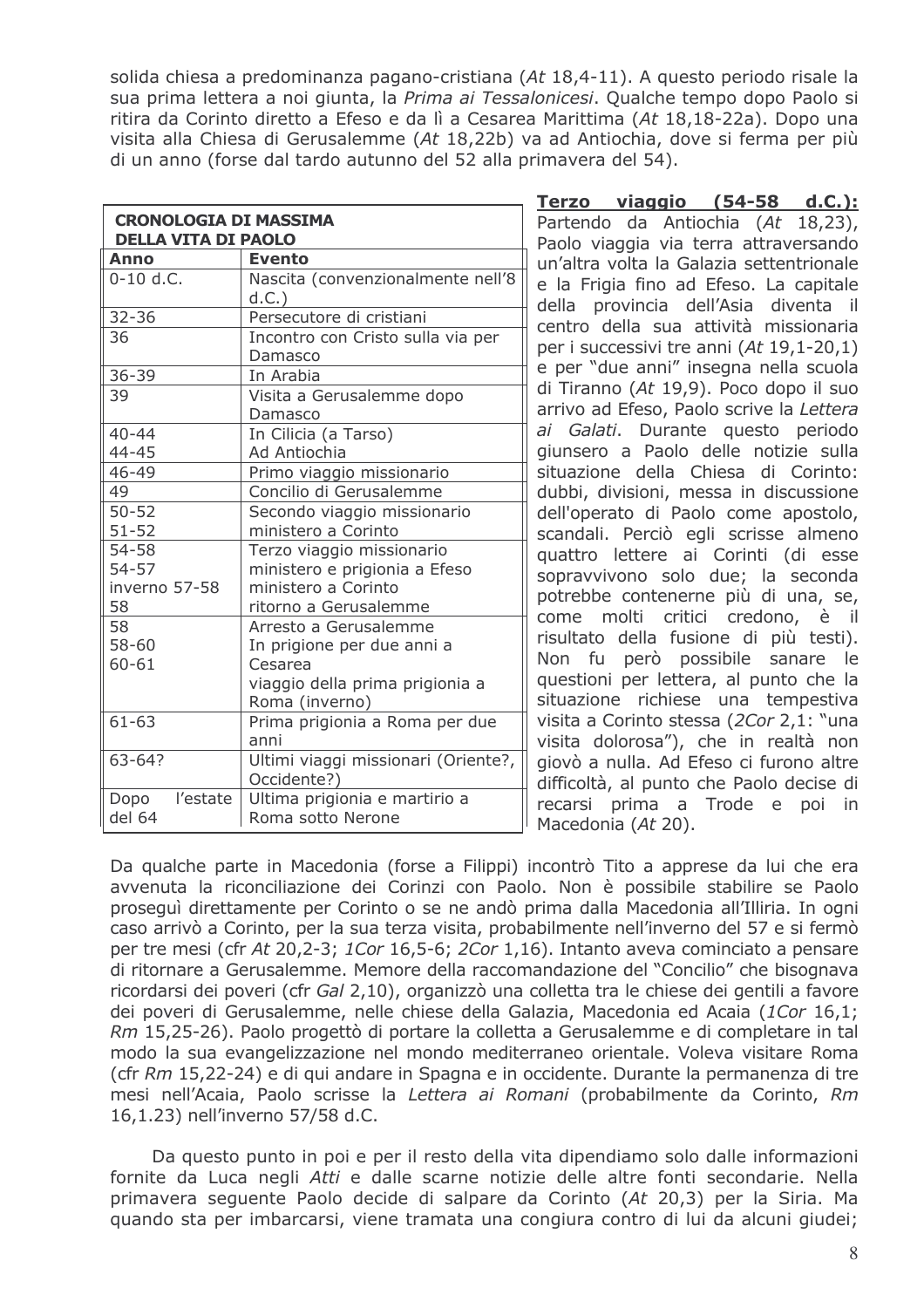allora decide di viaggiare via terra, attraverso la Macedonia. Lo accompagnano alcuni discepoli provenienti da diverse città. Insieme passano la Pasqua del 58 a Filippi. Dopo le festività partono con la nave con destinazione Troade e poi viaggiano per via terra fino ad Asso, dove prendono la nave per Mitilene (At 20,13-14). Costeggiando l'Asia Minore, Paolo naviga fino a Mileto (At 20,15-16), dove rivolge un discorso agli anziani di Efeso là radunati (At 20,17-35). Non si lascia intimorire dalla predizione del suo imminente imprigionamento e si imbarca fino a Cesarea Marittima (At 21,1-8). Un viaggio per via terra lo porta a Gerusalemme, che sperava di raggiungere per il giorno della Pentecoste (At 20,16; 21,15-17).

# 4. Le lettere

Nei codici più antichi che riportano il Nuovo Testamento completo, dopo gli Atti degli Apostoli troviamo 13 lettere che portano il nome di Paolo: si tratta di un complesso di testi e di un ordine della loro disposizione divenuti canonici e accolti da (quasi) tutte le Bibbie moderne di ogni confessione cristiana. Le 13 lettere sono divise in due gruppi: il primo, formato da 9 lettere, contiene i testi inviati a comunità locali; il secondo, formato da 4 lettere, contiene i testi inviati a singoli destinatari.

In ciascun gruppo le lettere sono disposte in ordine decrescente di lunghezza (con l'eccezione di Galati che quasi sempre viene prima di Efesini, pur essendo leggermente più corta). Questo dungue l'elenco: ai Romani; Prima ai Corinzi; Seconda ai Corinzi; ai Galati; agli Efesini; ai Filippesi; ai Colossesi; Prima ai Tessalonicesi; Seconda ai Tessalonicesi; Prima a Timoteo; Seconda a Timoteo; a Tito; a Filemone.

A questo gruppo segue la Lettera agli Ebrei, che è stata spesso attribuita a Paolo in passato, ma che, oltre a non far parte della raccolta originaria delle 13 lettere, è con assoluta certezza opera di un altro autore.

Tra le lettere che il Canone attribuisce a Paolo, comunque, è bene sapere che esiste una distinzione:

- · una lettera si dice "autentica" se gli studiosi, dopo attento esame, ritengono che sia stata scritta effettivamente da Paolo;
- una lettera si dice "pseudonima" o anche "pseudopaolina"  $\Omega$ "deuteropaolina" se gli studiosi, dopo attento esame, ritengono che sia stata scritta in realtà, nonostante l'indicazione contraria dichiarata dalla lettera stessa, da un discepolo, allievo o ammiratore di Paolo e da questi attribuita, poi, all'apostolo.

Gli antichi, infatti, non erano precisi come noi riguardo alla paternità delle opere e per "autore" potevano anche intendere l"autorità" che avallava un determinato scritto. Nelle ricerche sul Nuovo Testamento molti studiosi, quasi esclusivamente a partire da considerazioni interne ai testi (linguaggio, stile, struttura letteraria e pensiero/teologia), sono giunti alla conclusione che alcuni testi attribuiti a Paolo siano in realtà opera di suoi discepoli. L'attribuire la lettera a Paolo non equivaleva a usare un falso nome o a sostenere falsamente che era stato Paolo a scriverla. Paolo ne era considerato l'autore nel senso che approvava con la sua autorità una lettera che era uno sviluppo del suo pensiero, come se l'apostolo continuasse in tal modo la sua opera. Entrando nello specifico, si può parlare di consenso unanime degli studiosi a proposito dell'autenticità delle sequenti lettere: ai Romani; Prima e Seconda ai Corinzi; ai Galati; ai Filippesi; Prima ai Tessalonicesi; a Filemone. Tra le rimanenti, quella su cui ci sono più dubbi, nel senso che molti la ritengono autentica, è Efesini; guasi tutti poi sono d'accordo nel considerare pseudonime le lettere a Timoteo e Tito.

Nella vita della primitiva comunità le lettere erano lo strumento adequato per rispondere a problemi immediati, urgenti. Paolo era un apostolo itinerante, per lui, guindi, la corrispondenza epistolare divenne lo strumento ideale per comunicare con i nuovi convertiti lontani. Nelle sue lettere, quindi, non intese parlare di teologia in modo sistematico, ma volle predicare ed evangelizzare, e quindi spesso accentuò con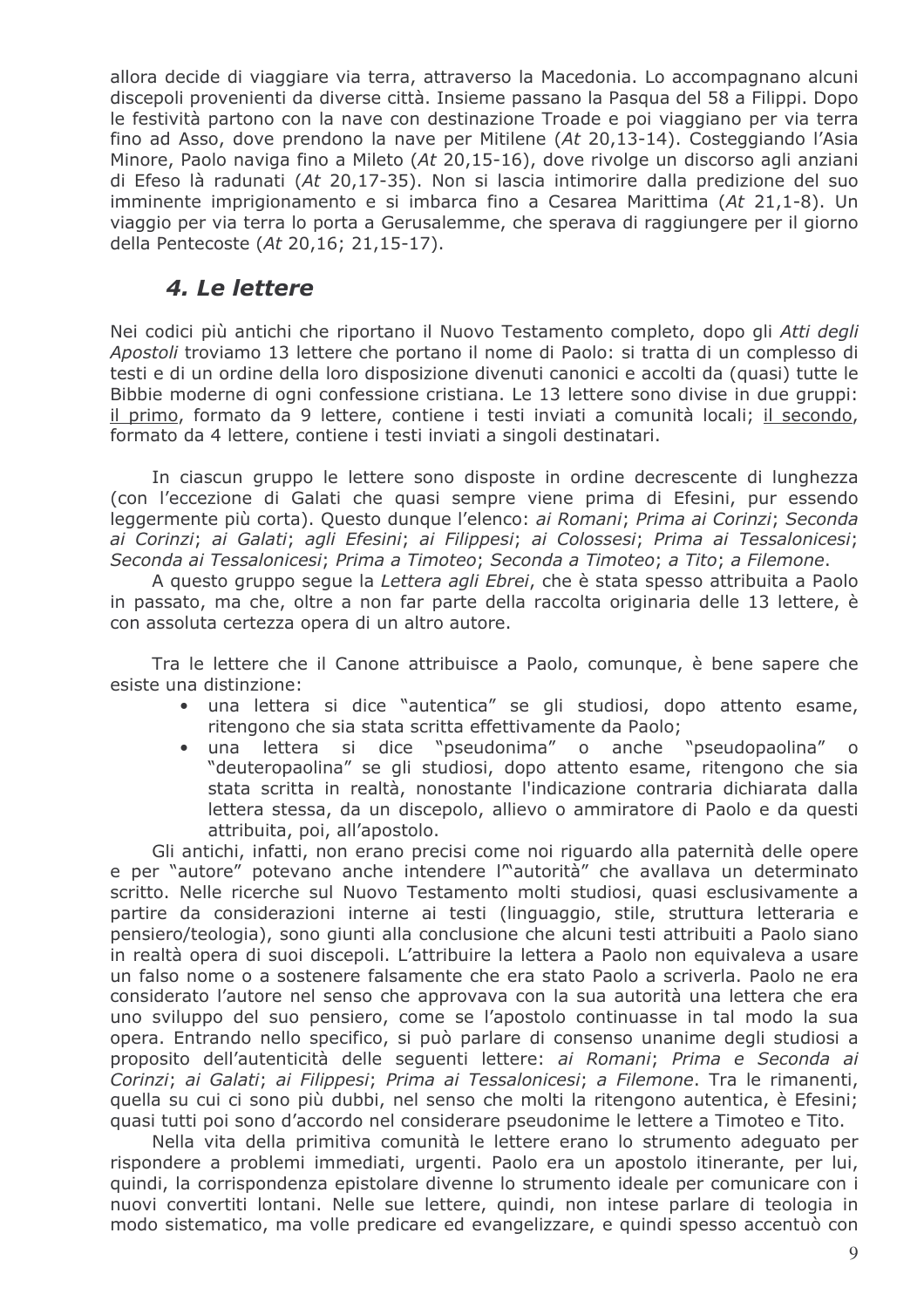vigore, a seconda delle situazioni e dei tempi, determinati aspetti della fede in Gesù. Successivamente, la scomparsa della prima generazione di cristiani aveva spinto alla stesura di opere di natura più duratura, ma le lettere rimasero uno strumento importante della comunicazione cristiana, anche se non erano scritte dallo stesso Paolo, ma nel suo nome: così discepoli o ammiratori di Paolo affrontavano i problemi insorti dopo gli anni 70 esprimendo osservazioni e moniti che essi ritenevano secondo la mente di Paolo.

Le lettere seguono un struttura fissa, che è importante conoscere per comprendere meglio il loro significato. Generalmente si compongono di quattro parti:

- Formula introduttiva, comprendente mittente, destinatario, saluto e ricordo o augurio di salute. Per esempio 1Cor 1,1-3: "Paolo, chiamato ad essere apostolo di Gesù Cristo per volontà di Dio, e il fratello Sòstene alla Chiesa di Dio che è in Corinto, a coloro che sono stati santificati in Cristo Gesù, chiamati ad essere santi insieme a tutti quelli che in ogni luogo invocano il nome del Signore nostro Gesù Cristo, Signore nostro e loro. Grazia a voi e pace da Dio Padre nostro e dal Signore Gesù Cristo".
- Ringraziamento, che spesso è insieme preghiera per il destinatario (cfr 1Cor 1,4-9).
- Corpo o messaggio: la sua forma è molto fluida e adattabile alle diverse circostanze implicite nella relazione tra mittenti e destinatari e nella occasione specifica che è all'origine della scrittura della lettera stessa. Permangono due elementi comuni, l'inizio, che introduce i motivi della lettera; la fine che spesso è un riassunto del contenuto, ma anche l'invito a proseguire la corrispondenza.
- Formula conclusiva: Paolo si distacca dall'uso comune, non concludendo con un augurio di buona salute o con una parola di addio. Egli conclude con i saluti e spesso con una dossologia di lode.

# 5. Al centro, Cristo crocifisso e risorto: "Mi basta la sua grazia"

Il messaggio di Paolo è scritto nella sua vita e si spiega in un solo modo: in Cristo. Egli infatti vive con un solo scopo, per Cristo; il suo solo traguardo è essere con Cristo; è inserito nella nuova vita, cioè in Cristo. Ama Cristo, tanto da dare tutta la vita per donarlo agli altri. E questo amore è il frutto del suo rapporto unico con l'Altro, Dio.

Prima di Damasco, l'Altro era il Dio dei profeti, dell'alleanza, della Torah. Ma dal momento dell'incontro con Cristo, Paolo vive nella costante tensione dell'amore, nel desiderio di donare Colui che è l'amore, perché sia la sua grazia a portare l'uomo alla libertà. La croce di Cristo, che il mondo non può capire, è la più alta manifestazione di guanto Dio ci ama; Paolo, innamorato del Dio vivente, ha fatto esperienza della

potenza trasformante di questo amore e ha compreso ciò che testimonia: solo in Cristo c'è speranza, una speranza che non delude (Rm 5,5), perché per mezzo dello Spirito Santo che abita nei nostri cuori è stato riversato in noi l'amore. L'apostolo delle genti, ricolmo di questo amore, lo ridona, andando instancabilmente da un capo all'altro del mondo allora conosciuto, perché sa che questo è il motivo del suo incontro con Cristo. Il suo amore per i fratelli, riflesso dell'amore di Cristo, si manifesta in modo molto concreto: egli prega per loro, li sgrida, li corregge, li sorregge, li supplica, li educa, mantenendosi sempre unito a Cristo.

Ciò che muove Paolo dungue, come lui stesso afferma chiaramente, è l'amore di Cristo (2Cor 5,14), il pensiero che Uno è morto per tutti e quindi anche noi, che in Lui crediamo siamo morti, morti al peccato, al "mondo", ma "viventi per Dio in Cristo Gesù" (Rm 6.11). Ecco perché noi che viviamo in Cristo siamo i viventi e la nostra vita non è per noi stessi, ma per Lui, che è morto e risuscitato per noi (cfr 2Cor 5.15).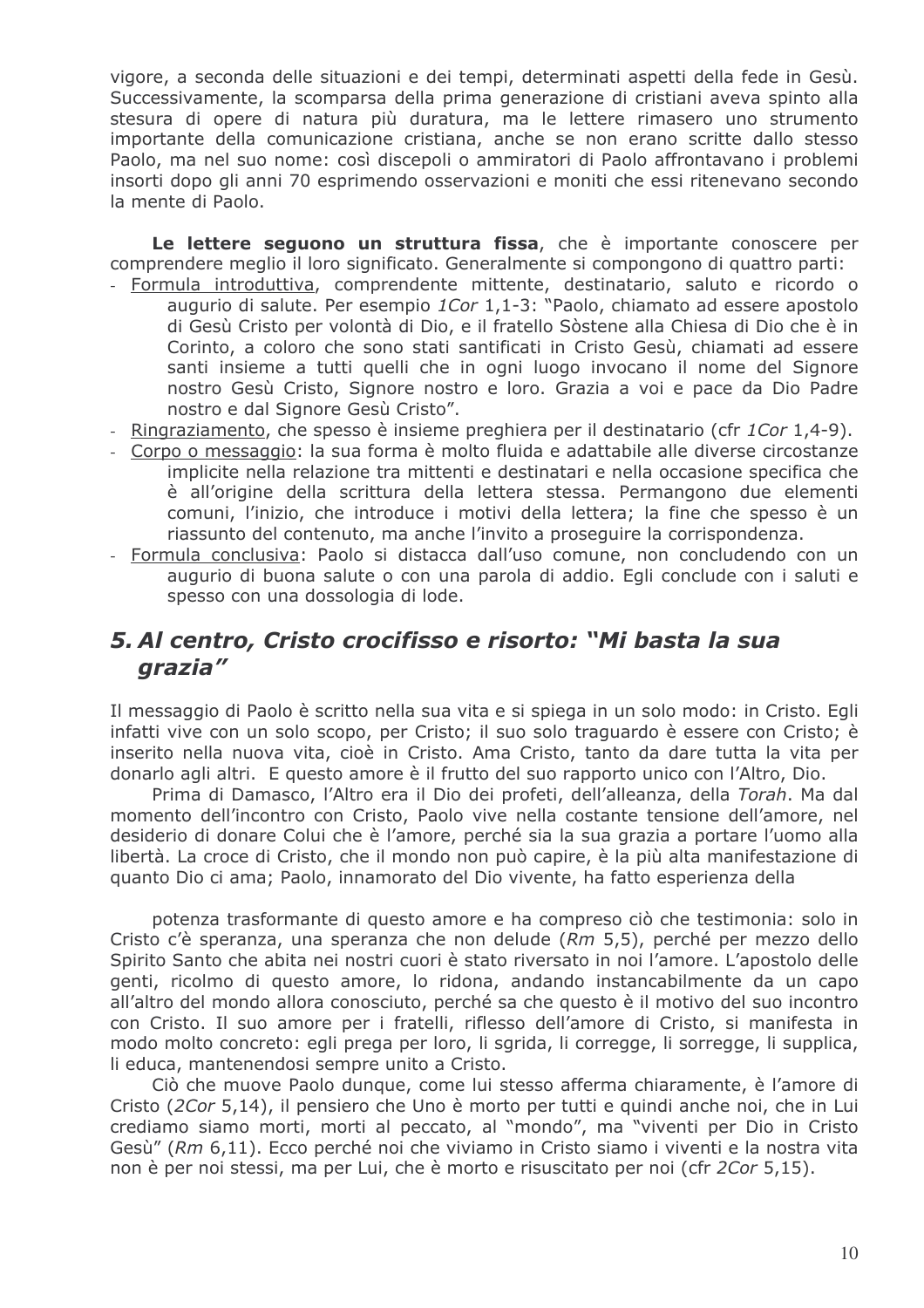**Suor Marinella** 

# **Excursus - Cos'è la Lectio Divina?**

La Bibbia è Parola di Dio sempre viva e nuova. La Lectio Divina è un modo tradizionale di pregare la Sacra Scrittura, così che la Parola di Dio possa penetrare i cuori, per crescere in una relazione intima col Signore. È un modo molto semplice, sviluppato e praticato dai primi monaci, anche dai primi religiosi (ordini mendicanti) e ripreso negli esercizi di S. Ignazio.

Per alcuni secoli leggere la Bibbia nella propria lingua fu una scelta decisamente scoraggiata e questo ridusse la pratica della Lectio Divina ad una ristretta cerchia di persone. In anni più recenti, però, tutta la Chiesa ha riscoperto l'importanza della Lectio: attraverso la pratica individuale e comunitaria della Lectio Divina ci disponiamo all'ascolto orante della Parola di Dio, in modo da poter guardare verso il mondo con gli occhi di Dio e amare ciò che vediamo con il cuore di Dio.

La frase latina Lectio Divina significa "lettura divina" e descrive il modo di leggere la Sacra Scrittura: allontanarsi gradualmente dai propri schemi e aprirsi a ciò che Dio vuole dirci. Nel secolo XII, un monaco Certosino, chiamato Guigo, descrisse le tappe più importanti della "lettura divina". La pratica individuale o in gruppo della Lectio può assumere diverse forme, ma la descrizione di Guigo rimane fondamentale.

- Egli scrisse che il primo gradino di guesta forma di preghiera è la **lectio** (lettura). È il momento nel quale leggiamo la Parola di Dio lentamente e attentamente così che penetri dentro di noi. Per questa forma di preghiera può essere scelto un qualunque breve brano della Sacra Scrittura.
- Il secondo gradino è la *meditatio* (meditazione). Durante questa tappa si riflette e  $\bullet$ si rimugina il testo biblico affinché prendiamo da esso quello che Dio vuole darci.
- Il terzo gradino è la *oratio* (preghiera): è il momento di lasciare da parte il nostro  $\bullet$ modo di pensare e permettere al nostro cuore di parlare con Dio.
- L'ultima tappa è la *contemplatio* (contemplazione), nella quale ci abbandoniamo  $\bullet$ totalmente a parole e pensieri santi. È il momento nel quale noi semplicemente riposiamo nella Parola di Dio e ascoltiamo, nel livello più profondo del nostro essere, la voce di Dio che ci parla. Mentre ascoltiamo, siamo gradualmente trasformati dal di dentro. Evidentemente, questa trasformazione avrà un effetto profondo sul nostro comportamento; da come viviamo, si testimonia l'autenticità della nostra preghiera. Dobbiamo applicare alla nostra vita quotidiana ciò che leggiamo nella Parola di Dio.

Queste tappe della Lectio Divina non sono regole fisse nel procedere, ma semplicemente orientamenti su come normalmente si sviluppa la preghiera. Si cerca una maggiore semplicità e disposizione ad ascoltare e non a parlare. Gradualmente le parole della Sacra Scrittura incominciano a liberarsi e la Parola si rivela davanti agli occhi del nostro cuore. Il tempo dedicato ad ogni tappa dipende da come la Lectio Divina è adoperata, se individualmente oppure in gruppo. Se il metodo viene adoperato per la preghiera di gruppo, è evidente che sarà necessaria una minima struttura. Nella preghiera in gruppo la Lectio Divina può permettere la discussione delle implicazioni della Parola di Dio per la vita quotidiana, ma non deve ridursi a questo. La preghiera deve tendere comunque all'incontro personale con Dio.

È importante ricordare una regola fondamentale di questo modo di lettura: la Parola illumina la Parola. Ciò significa che una conoscenza sempre più approfondita della Scrittura, sotto la guida certa dello Spirito Santo, ci porterà a trovare luce per comprendere la Parola